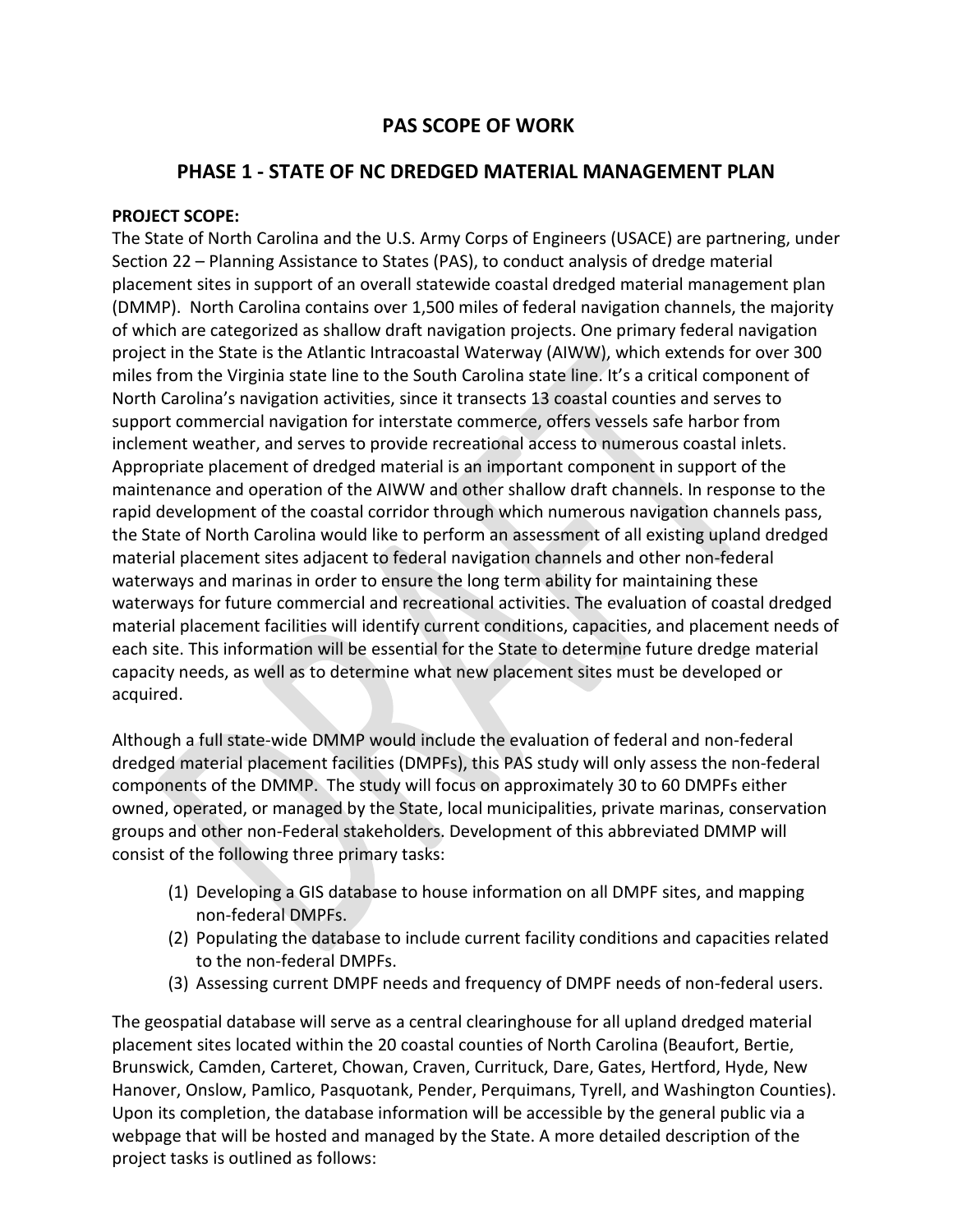## **Task 1**: **Development of a GIS database and mapping of non-federal DMPFs.**

The geospatial database will include mapping features depicting all Federal, State, and local placement facilities, although for federally managed DMPFs, only readily available data will be input into the database. Under this PAS, all State and local placement facilities will be identified through the use of aerial or satellite imagery interpretation and mapped using GIS. At a minimum, the DMPF geospatial database will attempt to include the following attributes about each placement site:

- Site manager and contact number
- Placement site name
- Adjacent waterbody name
- Placement facility type (upland, control of effluent, etc.)
- County name
- Coordinate location
- Acreage (total and working)
- Average dike height and base width
- Design and available capacity
- Number of weirs
- Last used (date)
- Previous users of the site
- Beneficial placement options (i.e. intertidal habitat placement, living shorelines, bird islands, research areas, etc.)
- Previous beneficial use
- Status (Constructed or Unconstructed)
- Placement area condition (rating system)
- Repairs needed (Y/N)
- Known site issues
- Material type (available geotech)
- Site restrictions
- Adjacent regulatory classifications (water quality, essential fish habitats, primary nursery areas, etc.)
- Vegetation cover (e.g. grasses and herbaceous mix, hardwoods, pine, invasive species, etc.)
- Date of last vegetation management

## **Task 2: Populating DMPF database.**

Once all non-Federal DMPFs have been identified and cataloged, an assessment of each site's currently available capacity and condition will be conducted, and the resulting data will be populated in the newly developed GIS database. Information about each site will be obtained from the facility manager, or other readily available sources. Site visits may be performed to assess facility condition, but only if no other data source exists. Topographic surveying will not be performed for any placement site. Elevation information will be obtained utilizing available LIDAR or other survey/available data. The final deliverable for this task will be either a personal geodatabase or shapefile compatible with ArcGIS software.